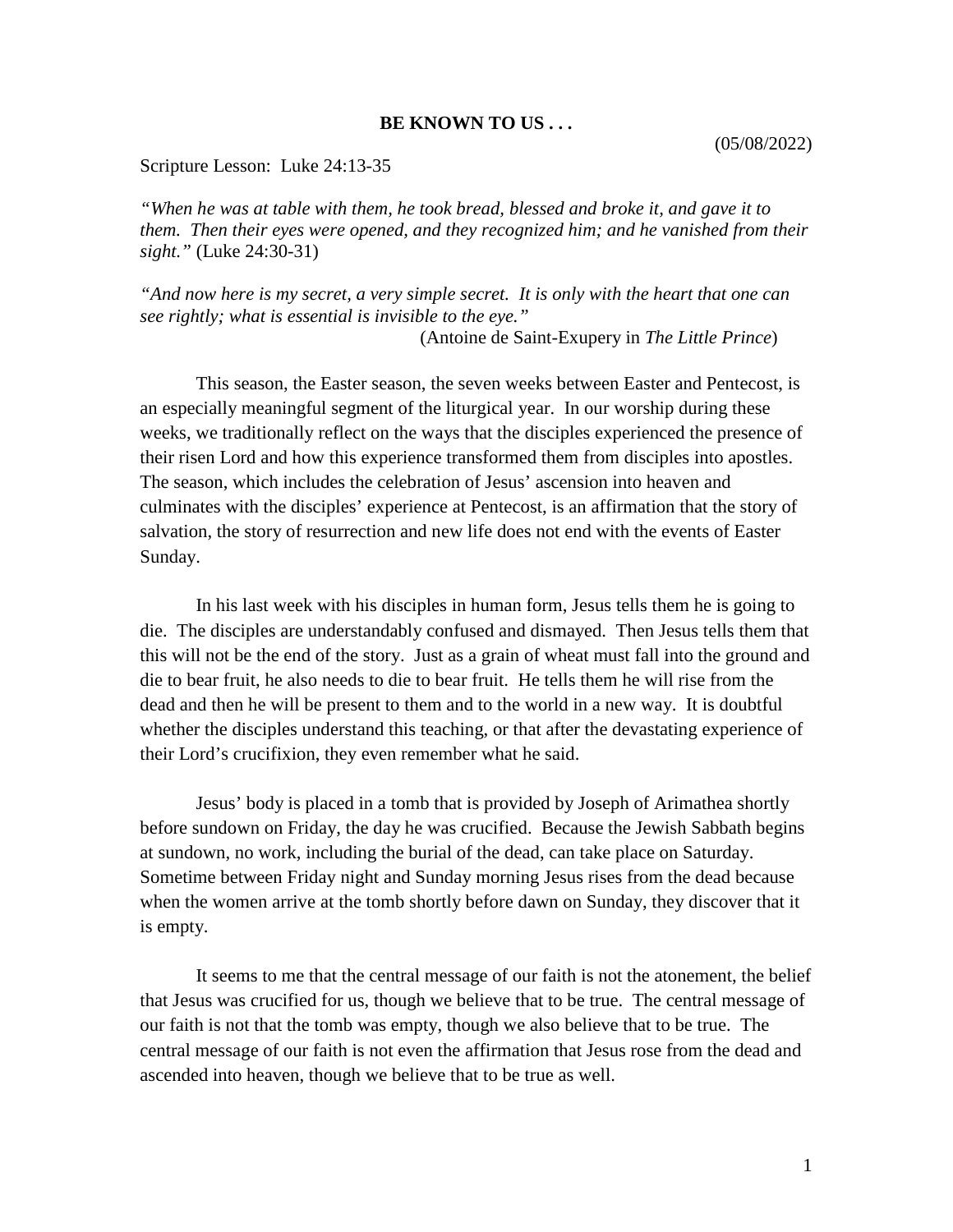The central message of the Gospel is the proclamation that *Jesus lives*, that he lives in the world, and that he lives in us! The most important part of the story is, therefore, not even Easter Sunday; it is what happens *after* Easter Sunday. It is how, in their post-resurrection encounters with their risen Lord, Mary and the other disciples rediscover him--in the world and in their lives.

This morning I would like to push this train of thought one step further. I think the central message of the Gospel is not the *belief* that Jesus lives in the world and in us. It is the *discovery* that Jesus lives in the world and in us. When we discover or rediscover Jesus in our lives, just as Mary and the disciples did, resurrection is no longer a matter of religious belief; it is a matter of personal experience. When this happens, we will no longer believe; we will *know*!

As we heard in our scripture lesson this morning from the Gospel of Luke, later that day two of Jesus' disciples are walking on the road to Emmaus. They are probably heading back home. Little more than a rumor spread by a woman had whispered its way out of the night of their despair. Though they are traveling in daylight, the two disciples are dwelling in darkness.

The account of Jesus and the two disciples as recorded in Luke differs from what we read in Mark. Mark's description of the encounter is terse. In Mark we read:

*After this [after appearing to Mary Magdalene] he [Jesus] appeared in another form to two of them, as they were walking into the country. And they went back and told the rest, but they did not believe them.* (Mark 16:12-13)

Mark devotes two verses to the encounter; Luke takes twenty-three. Mark records no dialogue, while Luke relates a good deal of dialogue. In Mark, the two men are members of the inner core of twelve disciples. In Luke, it is apparent that the two men, Cleopas and an unnamed follower, are not of the original twelve. Luke tells us that the two men, after their encounter with Jesus, return to where the "eleven were gathered together." This indicates that they could not have been two of the original twelve disciples, now eleven after Judas' death.

As the two disciples journey homeward, confused, dejected, Jesus suddenly appears and walks along with them. The disciples see him and talk to him, but they do not recognize him.

The disciples tell their mysterious traveling companion what has happened. They tell him about the crucifixion. They mention how the women told them that their Lord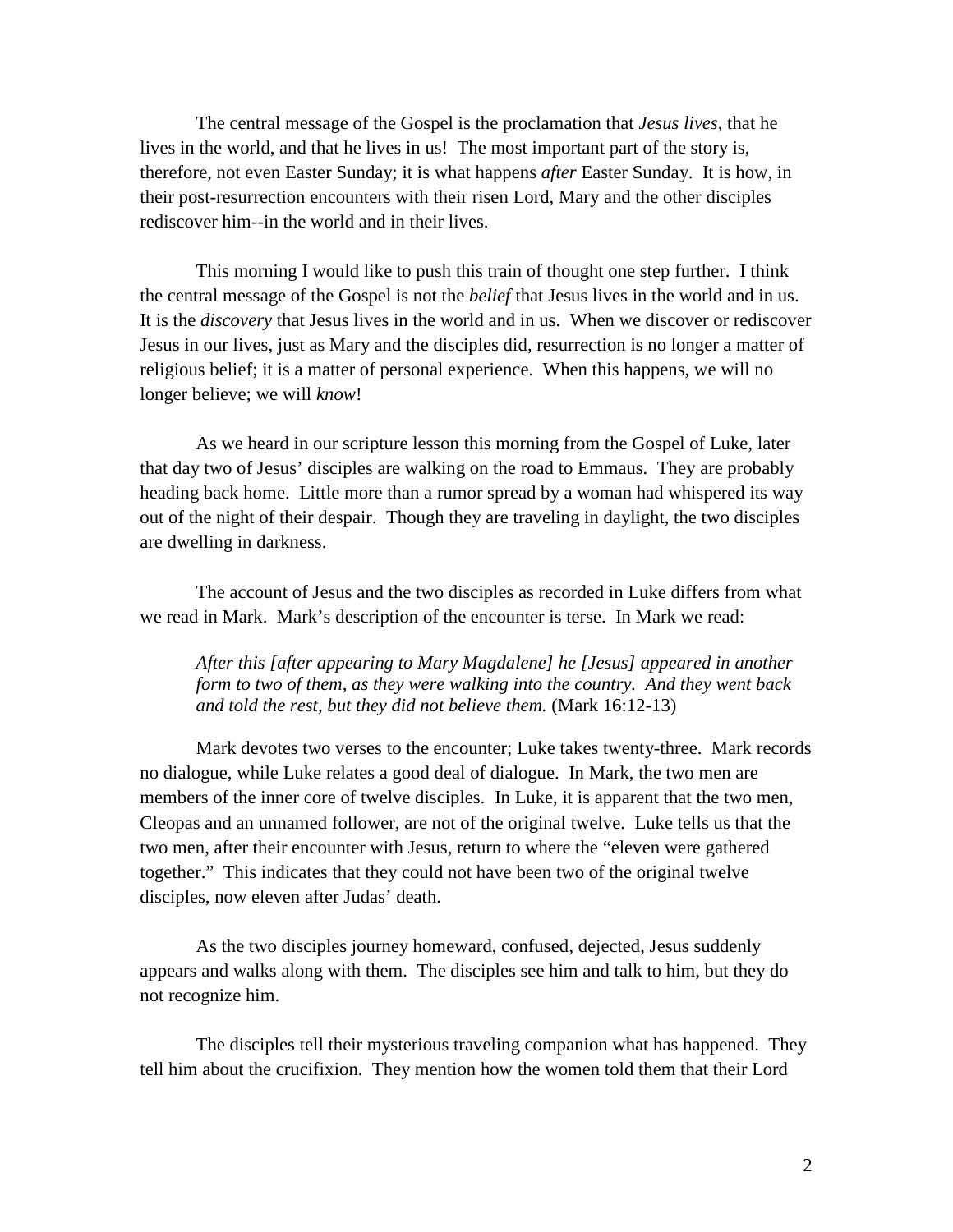has risen from the dead. Jesus listens patiently to their account. Finally, he can restrain himself no longer. He says, "Oh, how foolish you are, and how slow of heart to believe."

Jesus implies that it is not because of a problem with their eyes and ears that they do not recognize him; it is because of a problem *with their heart*. He does not accuse them of being deaf and blind, but of being "slow of heart." That is a profound observation or accusation! Perhaps, like the disciples, we should think about what it means to be "slow of heart," the impact that this has on our faith as well as our relationships.

As Antoine de Saint-Exupery said in The *Little Prince*, "And now here is my secret, a very simple secret. It is only with the heart that one can see rightly; what is essential is invisible to the eye."

Why were the disciples unable to recognize Jesus? One option is that Jesus may have appeared in a somewhat different human form. He may not have looked like himself. This would explain why Mary does not recognize him at the tomb and why the two disciples do not recognize their traveling companion. However, I am unable to understand why Jesus would disguise himself or why he would reappear in a different form.

There is another explanation. It is possible that Mary and the two disciples don't see Jesus because they aren't looking for him. Because they aren't looking for him as a living presence in the world and in their lives, they see but they do not know what it is that they see. Their lack of faith prevents them from seeing what is right before their eyes. They are seeing with their eyes, not with their heart.

These two disciples witnessed their Lord's crucifixion. They were there when his body was laid in the tomb. They experienced a tremendous loss. However, contrary to what they believe, Jesus is not dead! He is not separate from them. He is with them that very moment. In fact, he is with them even more fully now that he is no longer in human form. He is with them wherever they go. He is walking with them even when they believe they are walking alone.

When the two disciples are in the presence of the risen Christ, he opens the scriptures to them. He explains to them what it means. In his presence, the words of scripture come alive to them. They understand it, perhaps for the first time. They say to each other, "Did not our hearts burn within us while he talked to us on the road, while he opened to us the scriptures?" This can also happen to us. With the inspiration of the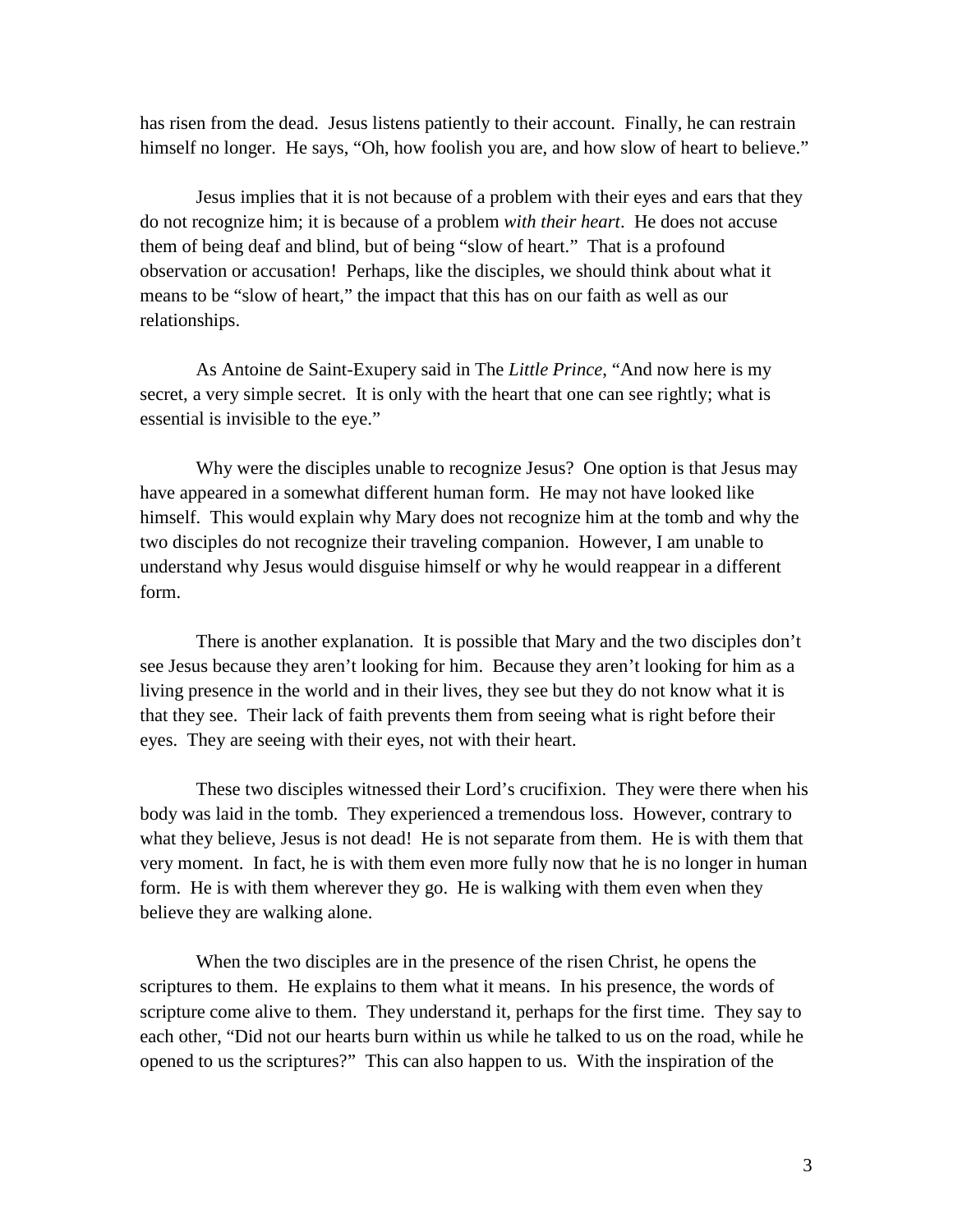Holy Spirit, we can discover or rediscover Jesus in scripture. Without this presence, this inspiration, this fire within us, the words of scripture are dead.

Note that the disciples were not looking for Jesus. This may explain why they didn't recognize him even when he was standing next to them. If we, like the disciples, are not looking for Jesus, it might explain why we never experience his presence. It might explain why we feel that we are walking the difficult and painful road of life alone, when Jesus is walking with us.

However, even though the disciples weren't looking for Jesus, Jesus was looking for them! Even though they weren't reaching out to Jesus, Jesus was reaching out to them. Like the disciples, even when we are not looking for Jesus, Jesus is looking for us; even when we are not reaching out to Jesus in worship and prayer, Jesus is reaching out to us.

When they sit at table with Jesus, when they break bread with him, the disciples' eyes are opened. They suddenly realize that they are in the presence of their Lord. They first see with their eyes, then they see with their heart, then they see with their eyes. When we see with our heart, we, like the disciples will be able to experience Jesus' presence in the most common daily activities.

The two disciples discover that they cannot hold onto Jesus. Just as they could not hold him in his human form, so, also, they cannot hold him in his spirit form. They recognize him in the breaking of the bread and immediately he "vanishes out of their sight." They have the encounter, but it does not last forever. They experience their risen Lord, but they cannot contain him.

Like the Spirit that moves where it will, this experience of our Lord comes and goes. We do not always feel his presence. Only the saints and mystics are constantly aware of his presence. But that's ok. We don't need to be greedy. An occasional encounter with Jesus is more than enough!

This brief encounter is all the two men need to renew their faith. They were initially heading home, back to their old lives. Now their hearts are aflame! That very night they return the seven miles to Jerusalem where they find the eleven gathered. They tell them what happened to them on the road to Emmaus, at the table, and how Jesus was made known to them in the breaking of the bread. This time the others believe!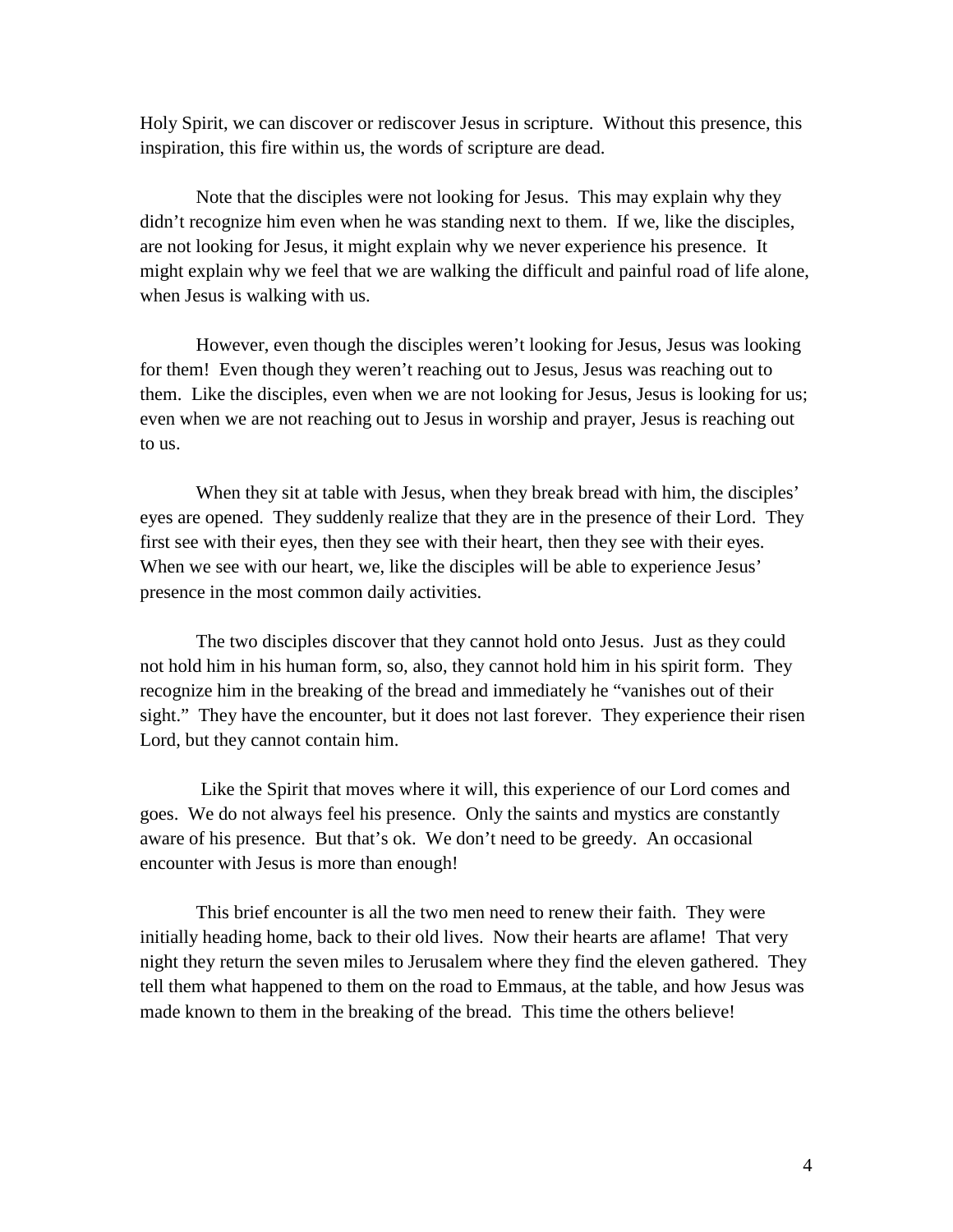How can we experience our risen Lord? We can experience him in worship and in the sacraments. We can experience him in music that touches our soul. We can experience him in prayer. We can experience him in the love that we feel, the love we express, the love we receive. If we open our heart, we may experience our risen Lord in some barely discernible stirring within us. We may hear him speak to us, comfort us, and set our feet on the path he would have us walk.

If we see through the eyes of faith, we will see how Jesus is trying to create a world of peace and justice, a community of caring and compassion. If we see with our heart, we will see the face of Jesus in our brothers and sisters. We will see Jesus in those who are hungry and thirsty, in those whose lives are torn apart by war, in those members of minority groups who are objects of prejudice, discrimination, harassment, bullying, and violence. We will see Jesus in the immigrant and the refugee, in those who are outcasts from our society. Perhaps most importantly, we will also see Jesus within ourselves. When we see with our heart, when we discover or rediscover the Holy Spirit within us, we will realize that God loves us just as we are, and that God calls us to share this love with others.

As post-resurrection Christians, we pray that Jesus will open not only our eyes but also our hearts, that we will not only see but perceive, that we will recognize our risen Lord in our daily lives. We pray that, like the disciples, we will see the glimpses of truth that are revealed to us, that the slowness of our hearts might be quickened, and that we might be set free from everything that holds us back from fullness of life. As we rediscover Jesus, we will rediscover ourselves and other people in new and powerful ways.

On communion Sundays, we often sing (and thereby pray) the words of a hymn written by James Montgomery in 1825: "Be Known to Us in Breaking Bread."

*Be known to us in breaking bread, But then do not depart; Saviour, abide with us, and spread Thy table in our heart.*

This hymn could be a prayer of the two disciples following their experience of the risen Lord in Emmaus. Though it is a communion hymn, it speaks to more than our experience of presence in the sacrament. It reminds us that our Lord is with us, is made known to us whenever and wherever we break bread together, whenever two or three of us are gathered in his name. This is the dimension of fellowship that is at the heart of what it means to be the Christian church.